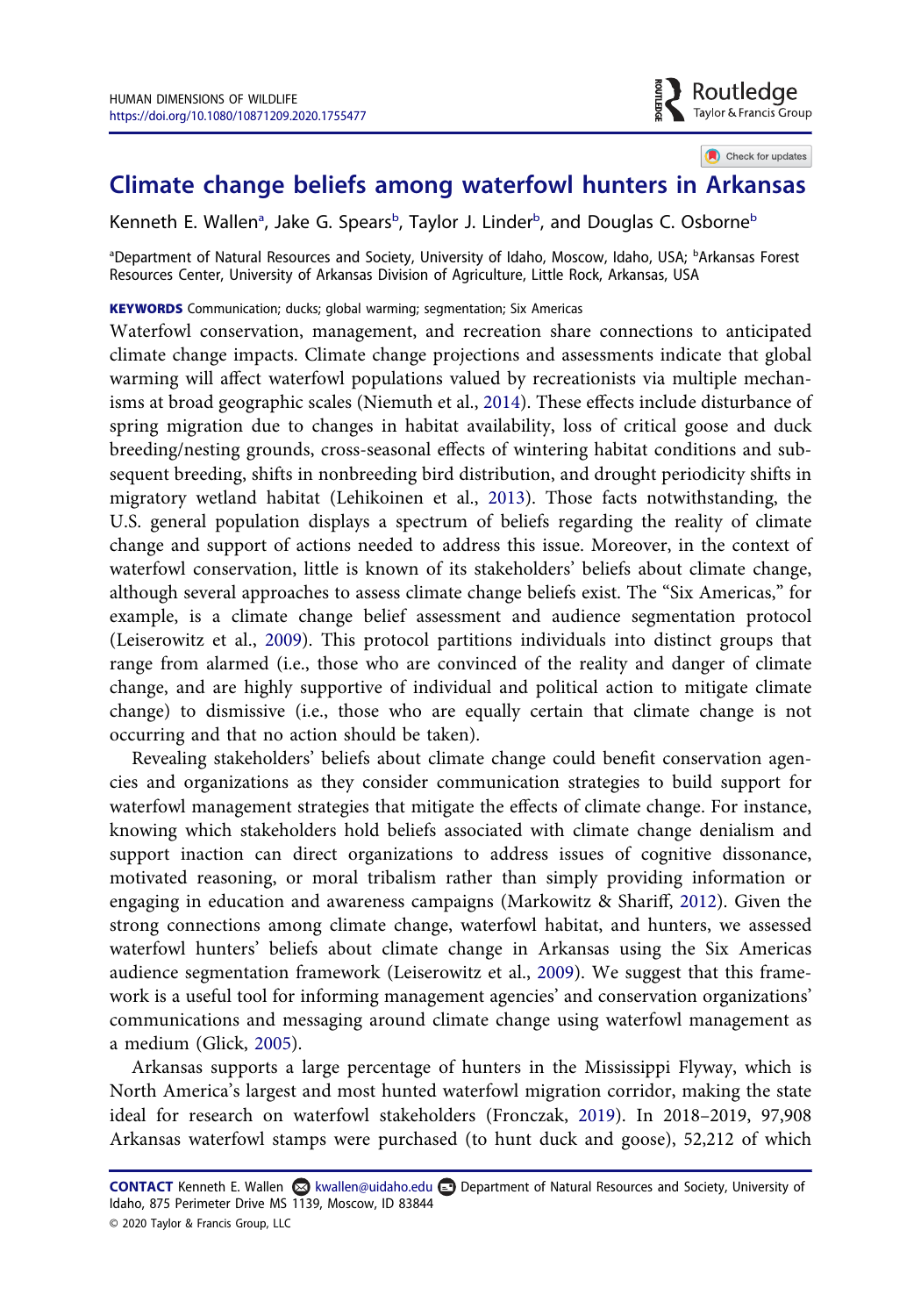were resident purchases, and 39,486 of which provided an e-mail contact (76% coverage). From this sampling frame, a random sample  $(n = 4,000)$  was invited via e-mail on August 12, 2019 to complete a questionnaire online (with Qualtrics software) with five subsequent reminders sent at four-day intervals. A total of 1,153 responses were collected (840 full and 313 partial completes; 29% combined response rate and 22% completion rate; 3% margin of error at the 95% confidence level). Given the controversial topic, only complete responses to the 4-item Six Americas Short Survey scale (SASSY; described below) were used in our analyses ( $n = 914$ ).

Beliefs about climate change were measured using SASSY, which asks: (a) how important is the issue of global warming to you personally (1 not at all important to 5 extremely important), (b) how worried are you about global warming (1 not at all worried to 4 very worried), (c) how much do you think global warming will harm you personally (1 not at all to 4 a great deal, 5 don't know), and (d) how much do you think global warming will harm future generations (1 not at all to 4 a great deal, 5 don't know; Chryst et al., [2018](#page-3-6)). The fourth question was modified to ask how global warming would harm "future generations of duck hunters." We also asked: (a) do you think global warming is happening (no/yes), (b) how sure are you that climate change is/is not happening (1 not at all sure to 4 extremely sure), and (c) how would you describe your political views (1 very liberal to 5 very conservative).

<span id="page-1-2"></span>Respondents were 95% male, 96% white, and averaged 42 years of age. More than half of respondents indicated that they believe global warming is happening (57%), which is slightly below the general populations of Arkansas (60%) and the U.S. (67%; Leiserowitz et al., [2019](#page-3-7)). In terms of their level of belief that global warming is happening, 19% were extremely sure (very sure = 29%, somewhat sure = 43%, not at all sure = 9%). In contrast, 17% were extremely sure that climate change is not happening (very sure = 27%, somewhat sure = 42%, not at all sure = 14%). Most respondents (54%) emerged in either the alarmed (13%), concerned (20%), or cautious (22%) segments ([Figure 1](#page-1-0)). Analytical segmentation procedures related to machine learning, regression, and classification are detailed in Chryst et al. ([2018](#page-3-6)). The

<span id="page-1-1"></span>

<span id="page-1-0"></span>Figure 1. Climate change belief segments of Arkansas waterfowl hunters based on the Six Americas framework with associated socio-demographic data.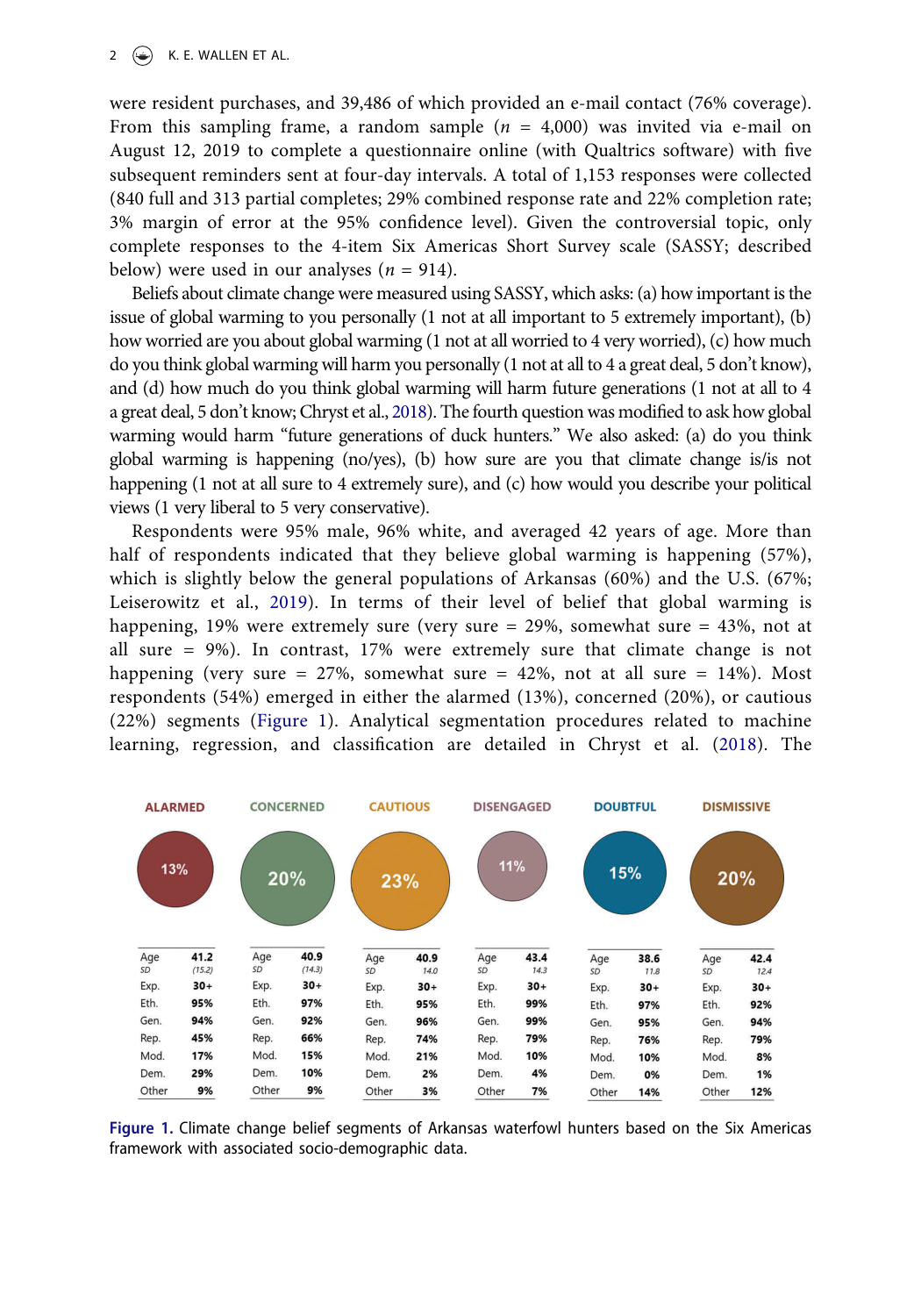|                   | Alarmed   | Concerned | Cautious | Disengaged | Doubtful | Dismissive |
|-------------------|-----------|-----------|----------|------------|----------|------------|
| Very conservative | $-11***$  | $-.15***$ | $-.05$   | $-.02$     | .05      | $.34***$   |
| Conservative      | $-.13***$ | .05       | .05      | $.08*$     | .01      | $-.06$     |
| Moderate          | .06       | $.08*$    | .06      | $-.04$     | $-.06$   | $-.15***$  |
| Liberal           | $.32***$  | $-.02$    | $-.08*$  | $-.08*$    | $-.07$   | $-.09*$    |
| Very liberal      | $.10***$  | $-.05$    | $-.01$   | $-.03$     | $-.03$   | .01        |

<span id="page-2-0"></span>Table 1. Correlations between Six Americas segment and political views among sample of 2019 Arkansas waterfowl hunters.

 $*_{p}$  <.05.  $*_{p}$  <.01.

remaining 46% of respondents emerged within the disengaged (11%), doubtful (15%), and dismissive (20%) segments. Alarmed and concerned segments were below the national averages (31% and 26%, respectively), whereas all other Arkansas segments were above the national averages (i.e., 16% cautious, 7% disengaged, 10% doubtful, 10% dismissive; Leiserowitz et al., [2019\)](#page-3-7). Respondents' political views were primarily conservative (67%), split between very conservative (19%) and conservative (48%). The remaining respondents identified as moderate (23%), liberal (3%), very liberal (1%), and other (6%). In correspondence with previous research, correlations between political views and the Six Americas segments are displayed in [Table 1](#page-2-0). In general, significant patterns of correlations were observed within the extreme segments, alarmed and dismissive, which parallels other findings (e.g., Hornsey et al., [2016\)](#page-3-8).

<span id="page-2-5"></span><span id="page-2-4"></span><span id="page-2-3"></span><span id="page-2-2"></span><span id="page-2-1"></span>Our results suggest that a majority of Arkansas waterfowl hunters believe climate change is happening and fall within segments (i.e., alarmed, concerned, cautious) that potentially support natural resource policies to mitigate and adapt to climate change within the context of waterfowl and related habitat conservation. Although a substantial proportion remain doubtful or dismissive (35%), cautious and disengaged groups (33%) are well-positioned to be influenced by appropriately designed policies and communications (Roser-Renouf et al., [2015](#page-3-9)). We argue that assessments of climate change beliefs and policy support must become more common (Mawdsley et al., [2009](#page-3-10)). For example, of the various efforts that inform the North American Waterfowl Plan (NAWMP), none discuss beliefs or behaviors associated with climate change (U.S. Fish and Wildlife Service [USFWS], [2018\)](#page-3-11). Limited direct engagement with climate change among agencies and organizations that serve hunters and anglers may be related to the fact that these entities operate within the parameters of politics. From a political perspective, within a democratic political system, majority opinion tends to have an advantage. Our results offer SASSY as a useful tool to identify if and where such a majority exists, and support beneficial waterfowl conservation, management, and recreation efforts. From a pragmatic perspective, it may be that practitioners' ability to address potential climate change impacts is limited by their expertise and/or range of experience, or because those impacts are not well understood at the spatial-temporal scales they manage (Conroy et al., [2011\)](#page-3-12). Such concerns require more collaborative efforts across the climate change and waterfowl research communities, of which assessments of climate change beliefs are merely a piece of the larger puzzle.